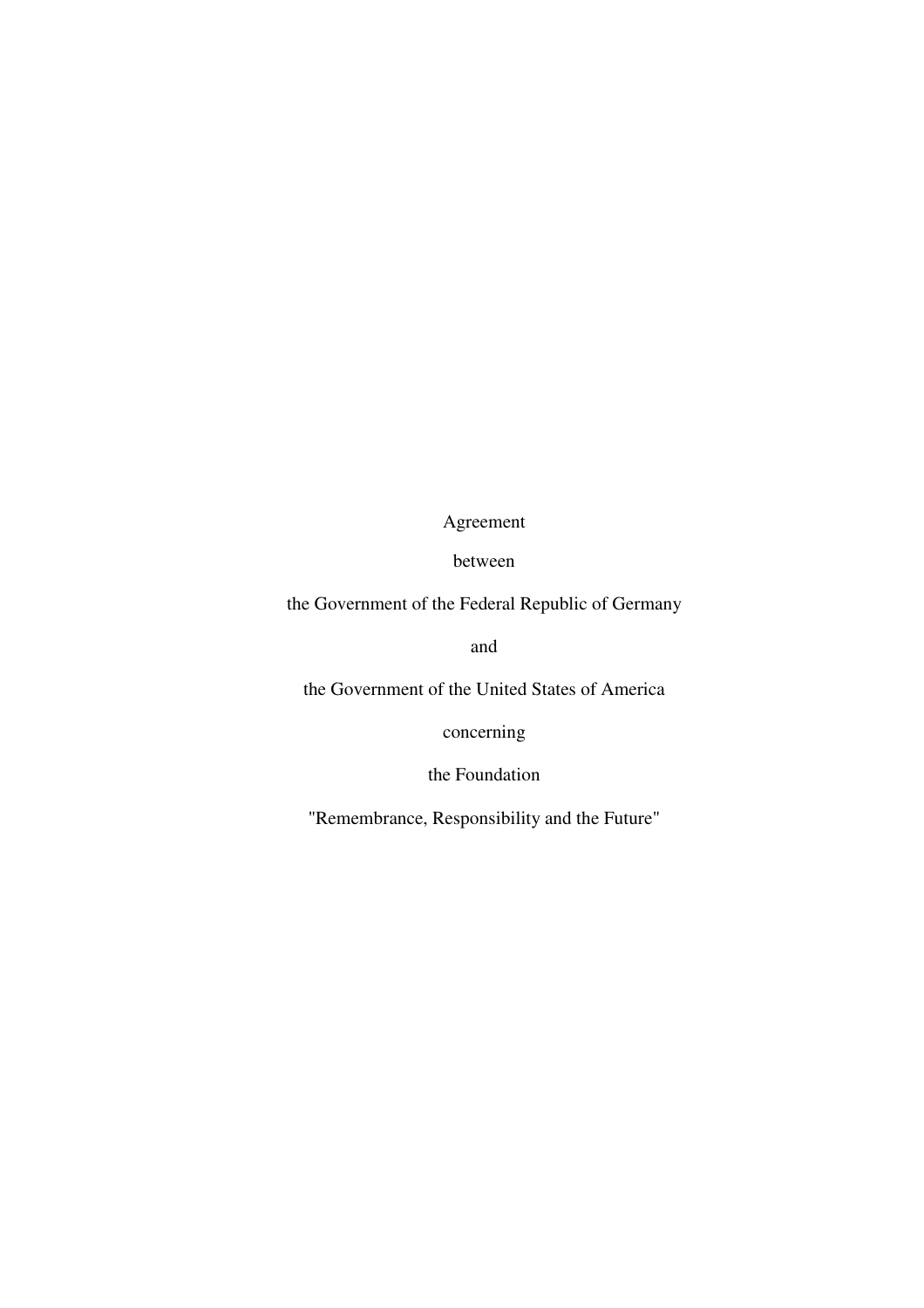The Government of the Federal Republic of Germany and the Government of the United States of America -

Intending to shape relations between their two States in a spirit of friendship and cooperation for the future and to successfully resolve issues stemming from the past,

Recognizing that the Federal Republic of Germany has, building on Allied legislation and in close consultation with victims' associations and interested Governments, provided, in an unprecedented manner, comprehensive and extensive restitution and compensation to victims of National Socialist persecution,

Noting the historic announcement on February 16, 1999, made by the Federal Chancellor and German companies, in which the companies stated their intention to establish a foundation to compensate forced laborers and others who suffered at the hands of German companies during the National Socialist era and World War II,

Noting that, by means of the Foundation Initiative, its member companies wish to respond to the moral responsibility of German business arising from the use of forced laborers and from damage to property caused by persecution, and from all other wrongs suffered during the National Socialist era and World War II,

Recognizing as legitimate the interest German companies have in all-embracing and enduring legal peace in this matter, and further recognizing that such interest was fundamental to the establishment of the Foundation Initiative,

Noting that the two Governments announced that they welcomed and support the Foundation Initiative,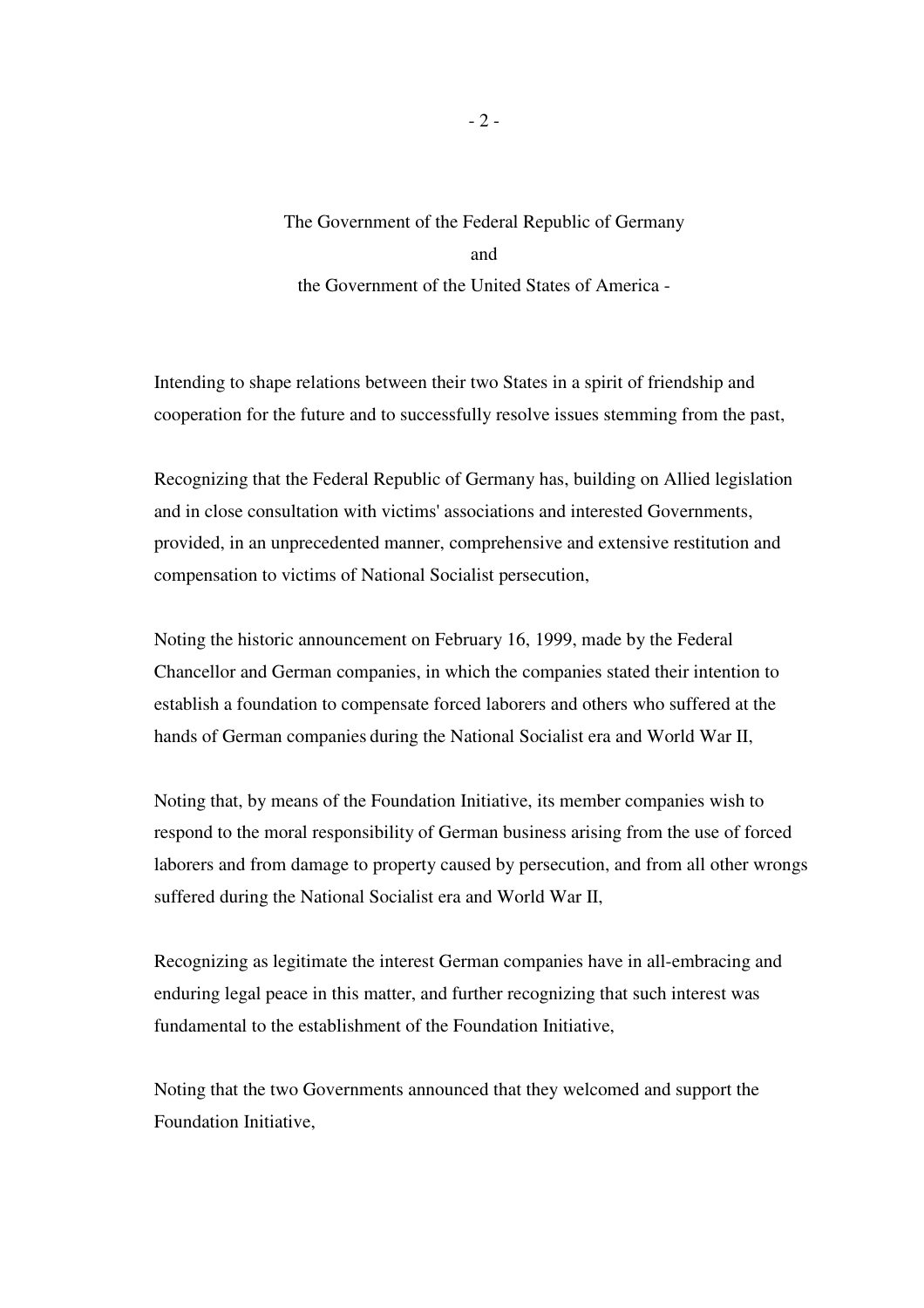Noting that the Federal Republic of Germany and German companies have since agreed on the creation of a single Foundation, "Remembrance, Responsibility and the Future" (the "Foundation"), formed under German federal law as an instrumentality of the Federal Republic of Germany and funded by contributions from the Federal Republic of Germany and the German companies,

Recognizing that German business, having contributed substantially to the Foundation, should not be asked or expected to contribute again, in court or elsewhere, for the use of forced laborers or for any wrongs asserted against German companies arising from the National Socialist era and World War II,

Recognizing that it is in the interest of both parties to have a resolution of these issues that is non-adversarial and non-confrontational, outside of litigation,

Recognizing that both parties desire all-embracing and enduring legal peace to advance their foreign policy interests,

Noting in this regard the June 16, 2000, letter of the Assistant to the President of the United States for National Security Affairs and the Counsel to the President of the United States and the July 5, 2000, letter of the Foreign Policy and Security Advisor of the Chancellor of the Federal Republic of Germany, copies of which have been made public,

Having worked as partners, in consultation with other interested parties and governments, to assist German companies to achieve wide support for the total amount of funds and the eligibility criteria of the Foundation and for the establishment of allembracing and enduring legal peace,

Noting that the Foundation will assure broad coverage of victims and broad participation by companies which would not be possible through judicial proceedings,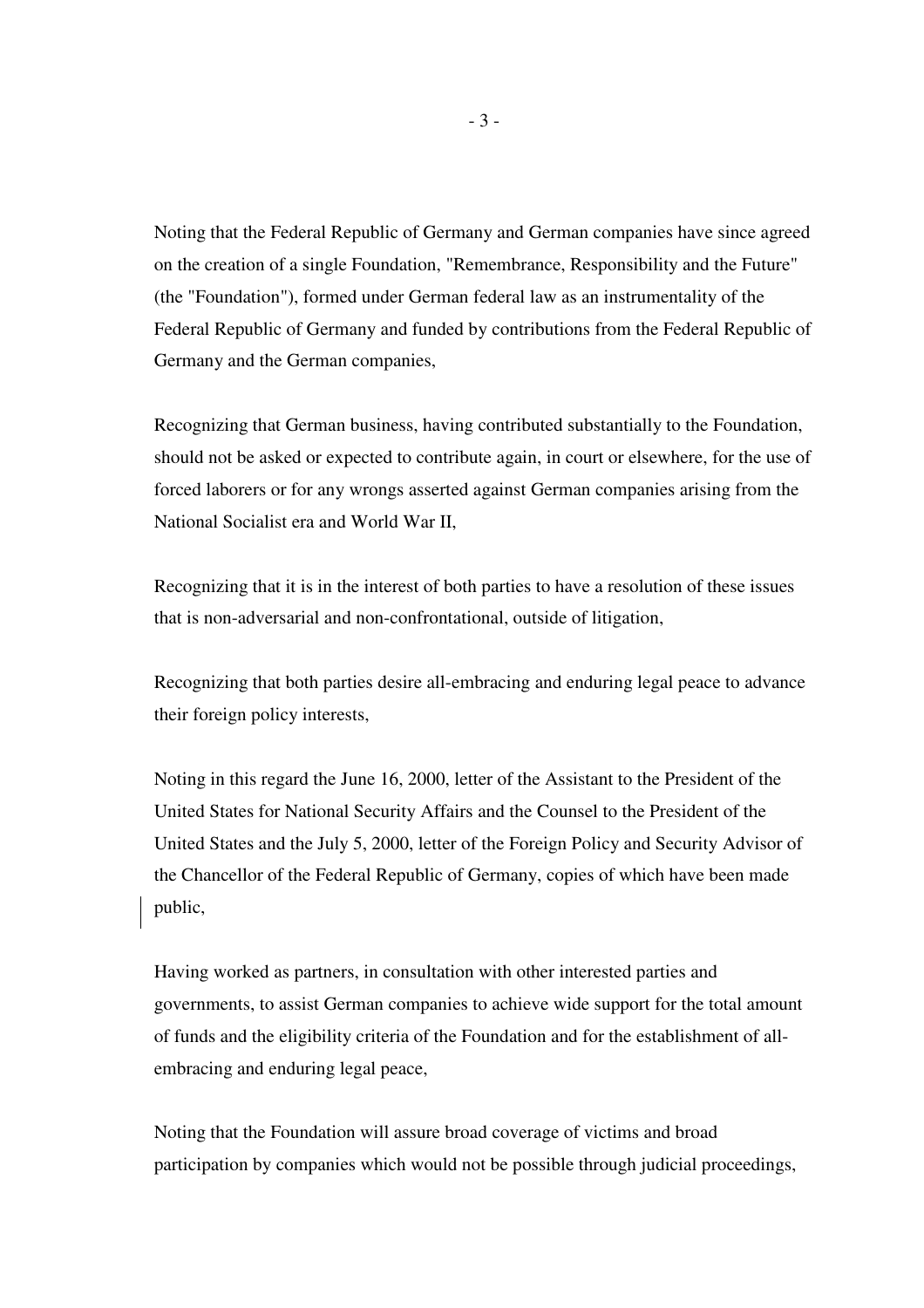Believing that the Foundation will provide as expeditious as possible a mechanism for making fair and speedy payments to now elderly victims, Having in mind that the Foundation covers, and that it would be in the interests of both parties for the Foundation to be the exclusive remedy and forum for addressing, all claims that have been or may be asserted against German companies arising from the National Socialist era and World War II,

Recalling that for the last 55 years the parties have sought to work to address the consequences of the National Socialist era and World War II through political and governmental acts between the United States and the Federal Republic of Germany,

Noting that this Agreement and the establishment of the Foundation represent a fulfillment of these efforts,

Recognizing that the German Government has tabled a Bill before the German Federal Parliament ("Bundestag") to establish the Foundation -

Have agreed as follows:

## Article 1

(1) The parties agree that the Foundation "Remembrance, Responsibility and the Future" covers, and that it would be in their interests for the Foundation to be the exclusive remedy and forum for the resolution of, all claims that have been or may be asserted against German companies arising from the National Socialist era and World War II.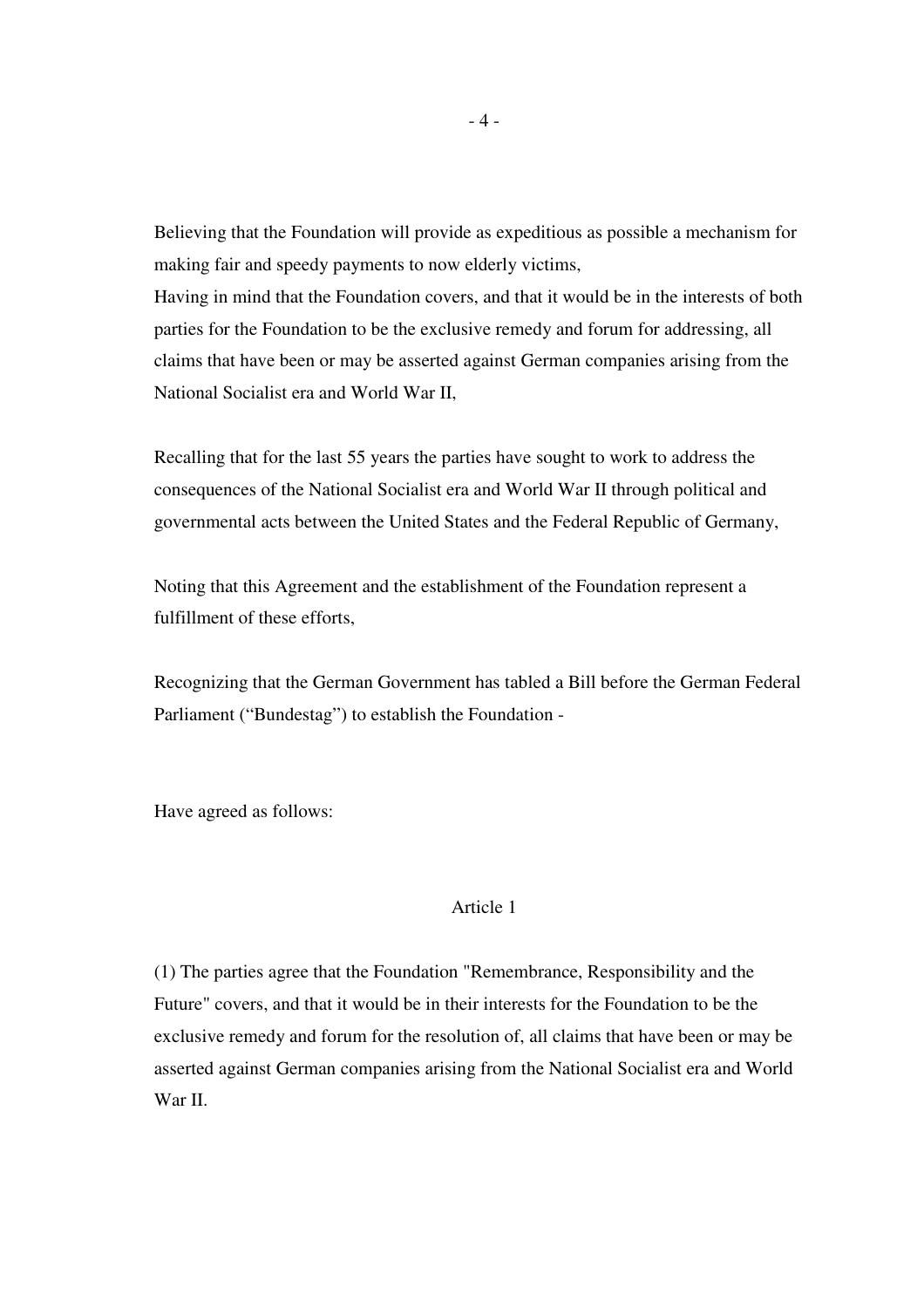(2) The Federal Republic of Germany agrees to ensure that the Foundation shall provide appropriately extensive publicity concerning its existence, its objectives and the availability of funds.

(3) Annex A sets forth the principles that shall govern the operation of the Foundation. The Federal Republic of Germany assures that the Foundation will be subject to legal supervision by a German governmental authority; any person may request that the German governmental authority take measures to ensure compliance with the legal requirements of the Foundation.

(4) The Federal Republic of Germany agrees that insurance claims that come within the scope of the current claims handling procedures adopted by the International Commission of Holocaust Era Insurance Claims ("ICHEIC") and are made against German insurance companies shall be processed by the companies and the German Insurance Association on the basis of such procedures and on the basis of additional claims handling procedures that may be agreed among the Foundation, ICHEIC, and the German Insurance Association.

#### Article 2

(1) The United States shall, in all cases in which the United States is notified that a claim described in article 1 (1) has been asserted in a court in the United States, inform its courts through a Statement of Interest, in accordance with Annex B, and, consistent therewith, as it otherwise considers appropriate, that it would be in the foreign policy interests of the United States for the Foundation to be the exclusive remedy and forum for resolving such claims asserted against German companies as defined in Annex C and that dismissal of such cases would be in its foreign policy interest.

(2) The United States, recognizing the importance of the objectives of this agreement, including all-embracing and enduring legal peace, shall, in a timely manner, use its best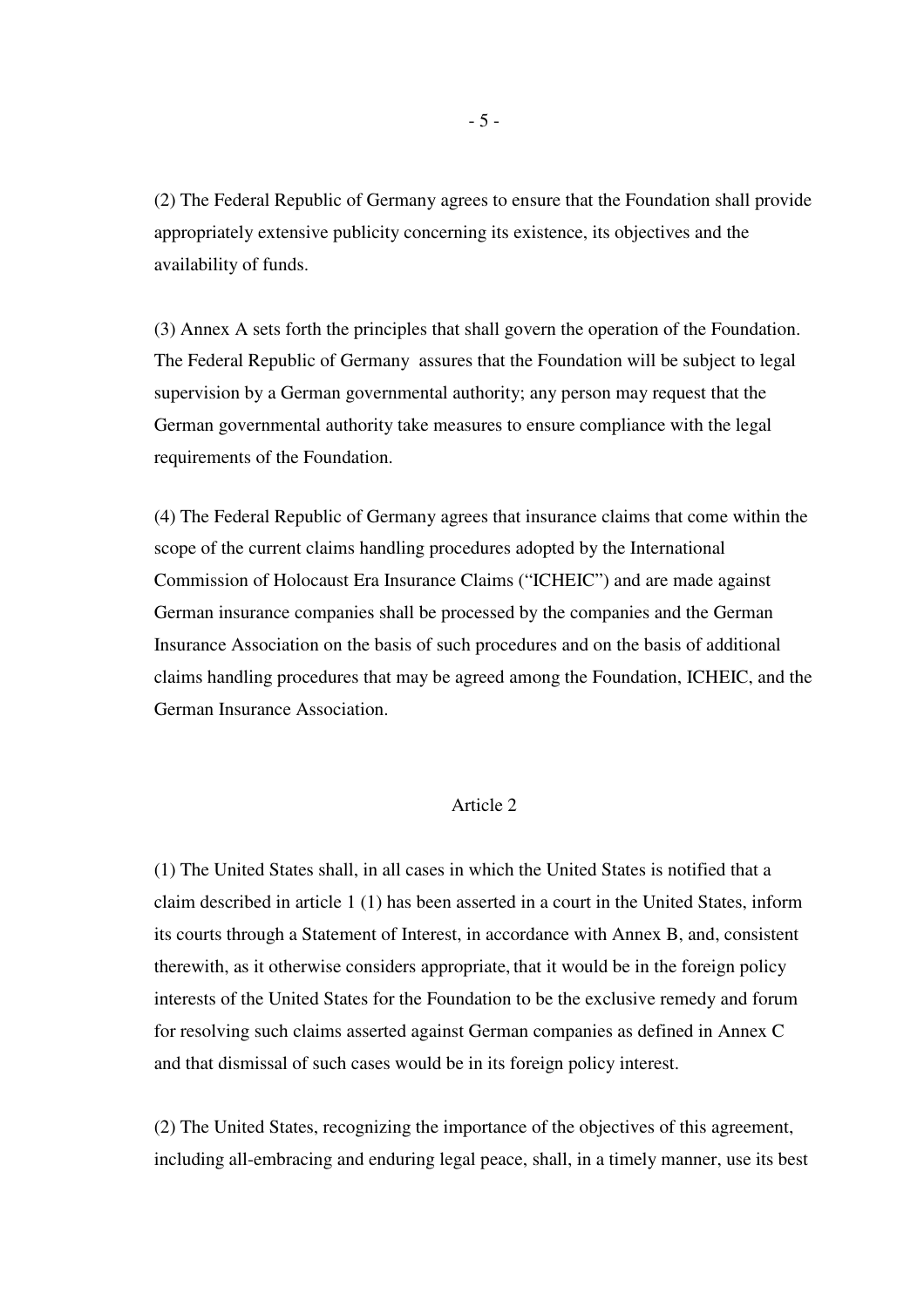efforts, in a manner it considers appropriate, to achieve these objectives with state and local governments.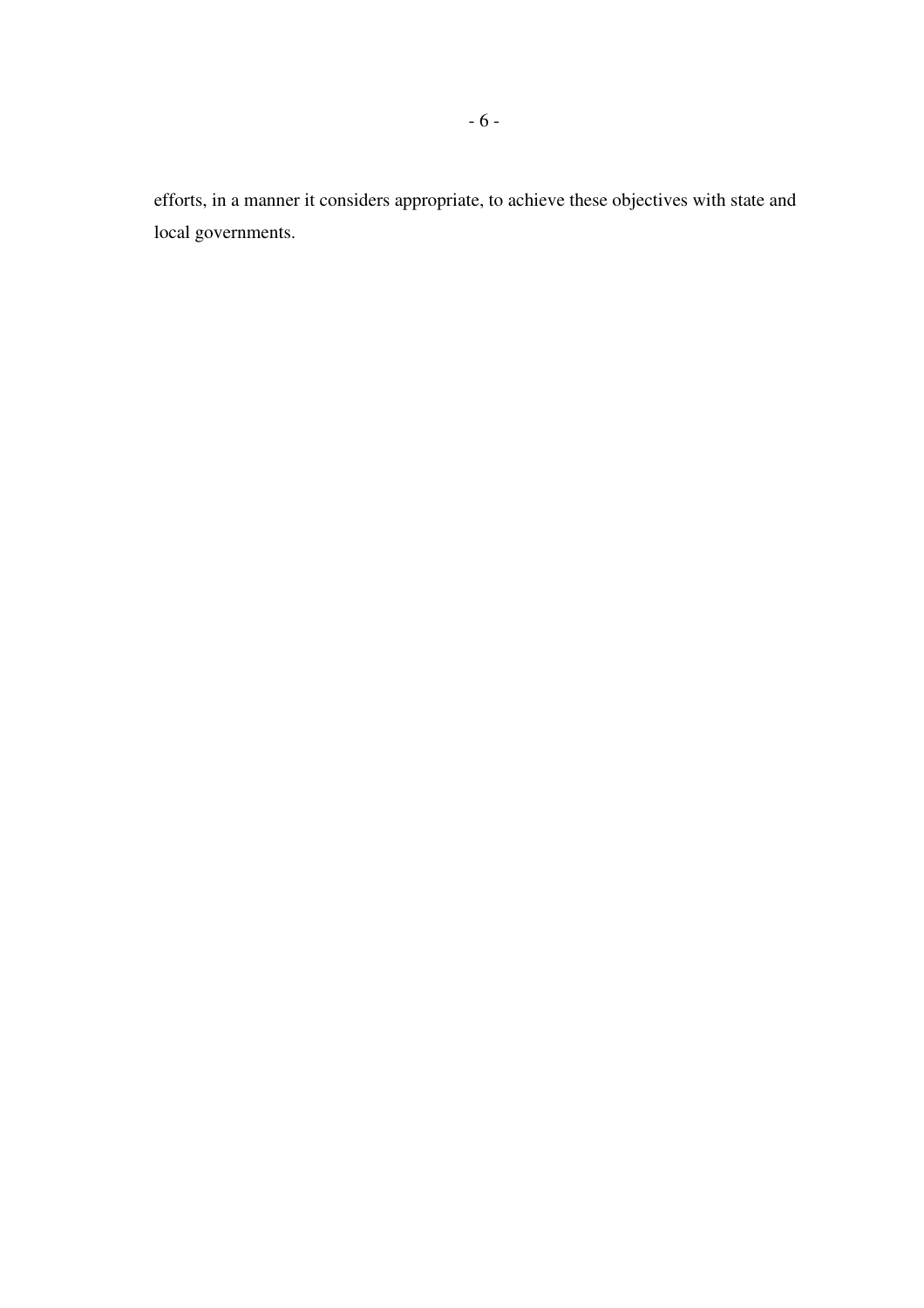### Article 3

(1) This agreement is intended to complement the creation of the Foundation and to foster all-embracing and enduring legal peace for German companies with respect to the National Socialist era and World War II.

(2) This agreement shall not affect unilateral decisions or bilateral or multilateral agreements that dealt with the consequences of the National Socialist era and World War II.

(3) The United States will not raise any reparations claims against the Federal Republic of Germany.

(4) The United States shall take appropriate steps to oppose any challenge to the sovereign immunity of the Federal Republic of Germany with respect to any claim that may be asserted against the Federal Republic of Germany concerning the consequences of the National Socialist era and World War II.

# Article 4

Annexes A, B and C shall be an integral part of this Agreement.

# Article 5

This Agreement shall enter into force on the date on which the parties agree by exchange of notes.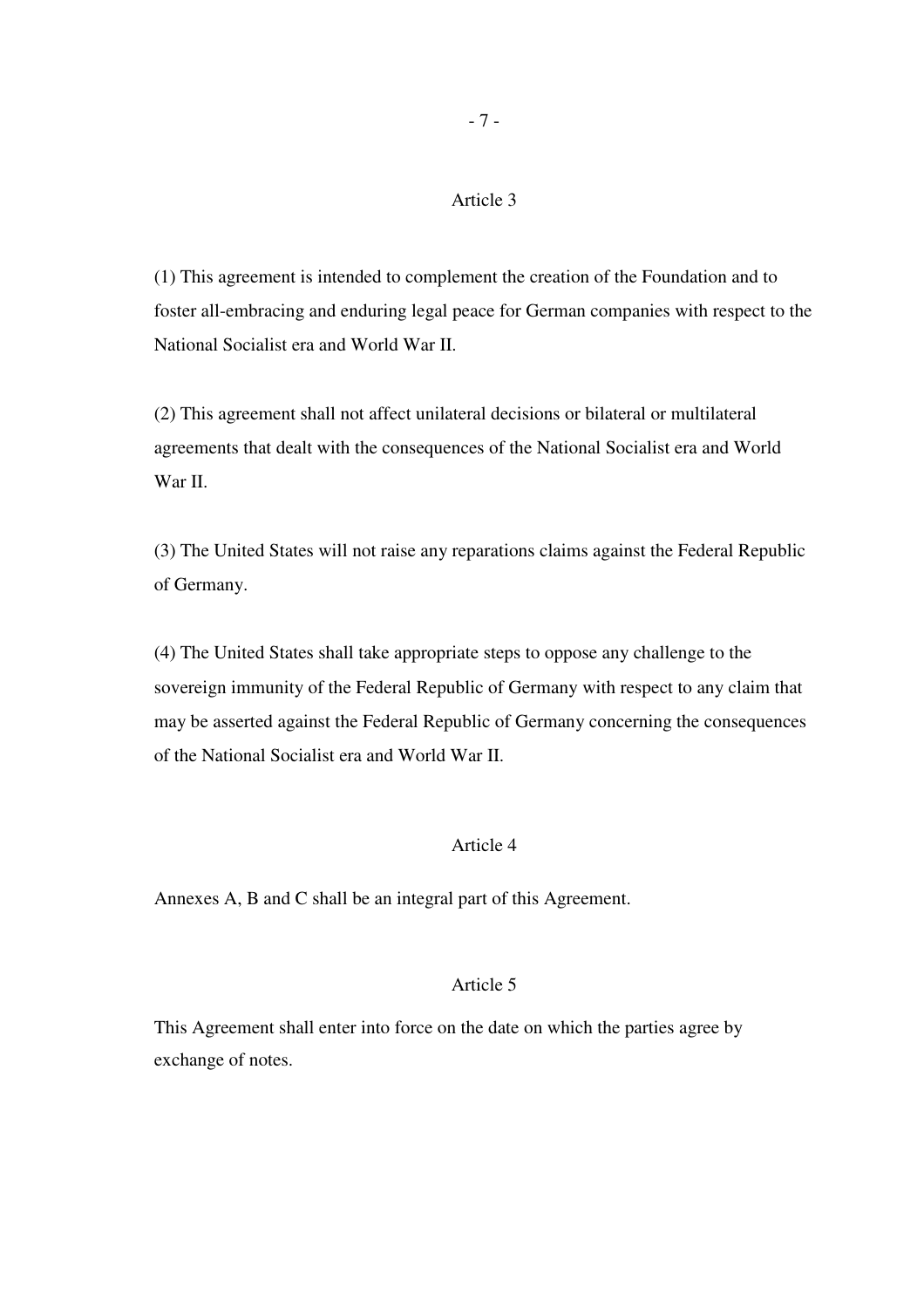DONE at Berlin on the  $17<sup>th</sup>$  day of July, 2000, in duplicate in the German and English languages, both texts being equally authentic.

For the Government of the For the Government of the For the Government of the Federal Republic of Germany Federal Republic of Germany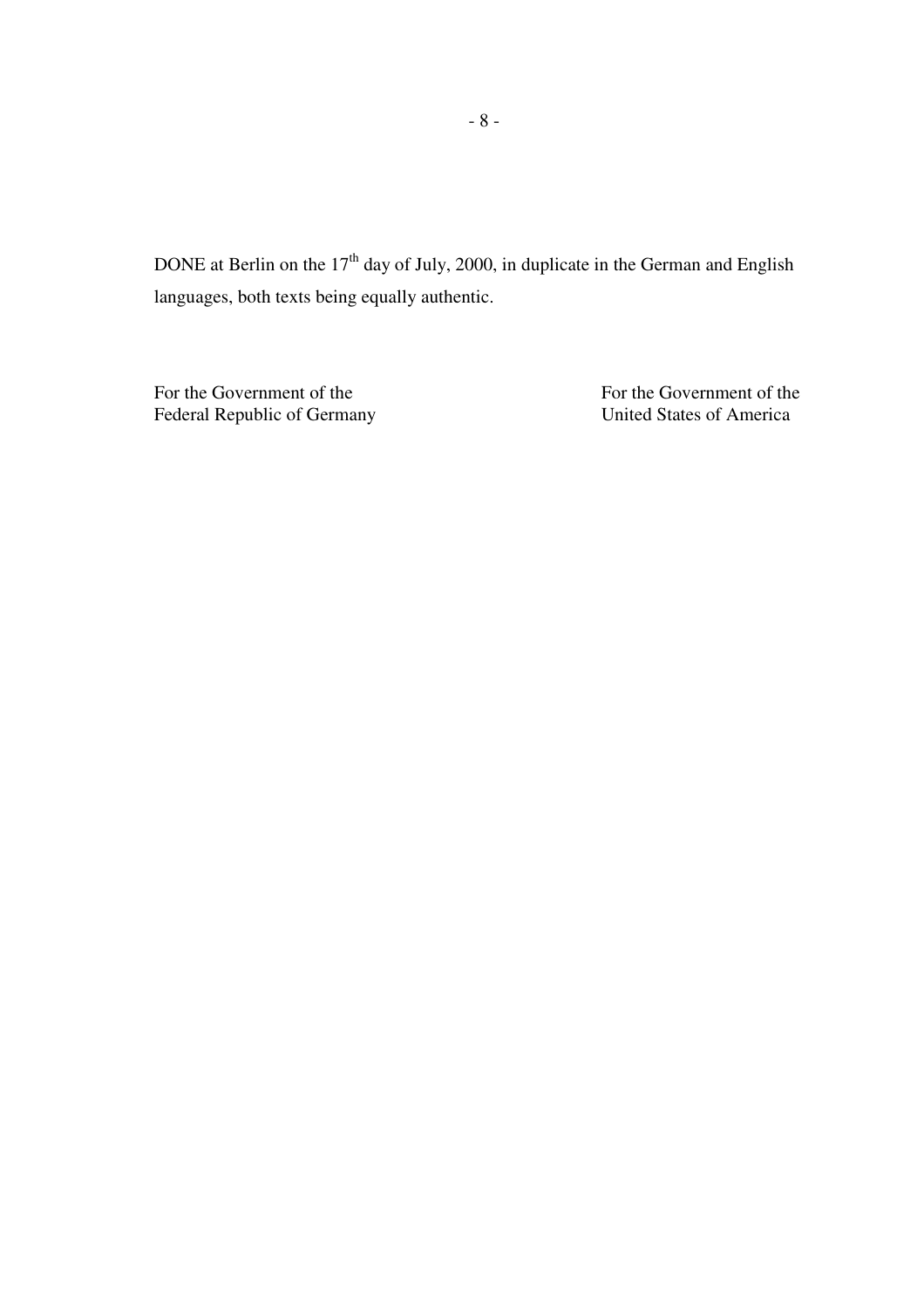Annex A of the Agreement between the Government of the Federal Republic of Germany and the Government of the United States of America concerning the Foundation "Remembrance, Responsibility and the Future"

Principles Governing the Operation of the Foundation

Article 1(3) of the Agreement provides that the principles governing the operation of the Foundation will be set forth in Annex A. This Annex reflects key elements of the Foundation that form a basis for the Parties' mutual commitments in the Agreement.

1. The Foundation legislation will state that the purpose of the Foundation is to make payments through partner organizations to those who suffered as private and public sector forced or slave laborers and those who suffered at the hands of German companies during the National Socialist era and to establish a "Remembrance and Future Fund" within the Foundation. It will state that the permanent task of the "Remembrance and Future Fund" is to support projects that (a) serve to promote understanding between nations, and serve social justice and international cooperation in the humanitarian sector; (b) support youth exchange programs and keep alive the memory of the Holocaust and the threat posed by totalitarian, unlawful regimes and tyranny; and (c) also benefit the heirs of those who have not survived.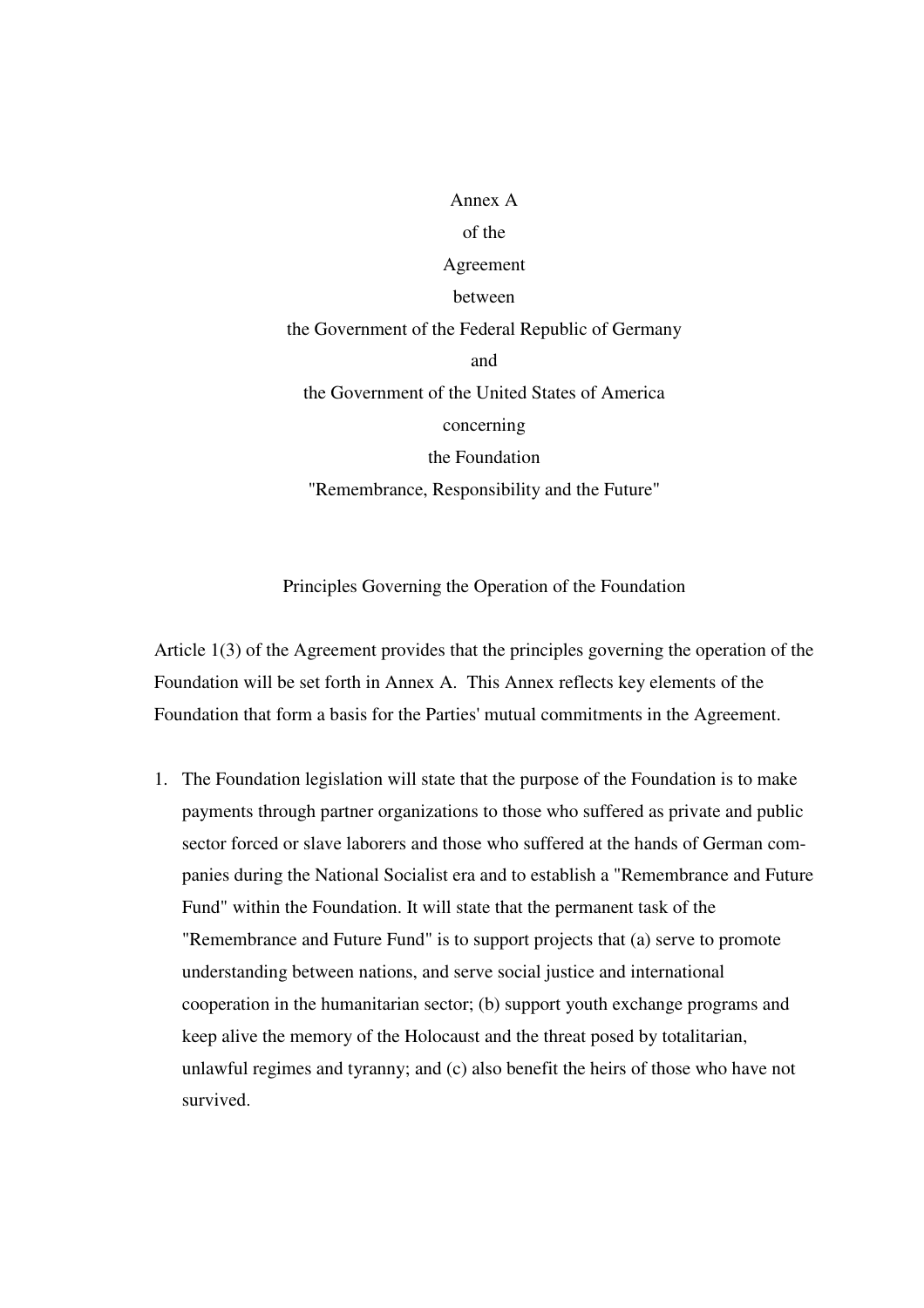- 2. The Foundation legislation will provide for a Board of Trustees that consists of an equal number of members appointed by the German Government and German companies and by other governments and victims' representatives, except that the Chairman shall be a person of international stature appointed by the Chancellor of the Federal Republic of Germany. The Board may be reduced in size after four years, but the balance of the membership will continue, to the extent appropriate. The Board will adopt by-laws by a two-thirds majority vote. All Foundation operations will be transparent and by-laws and similar procedures will be made public.
- 3. The Foundation legislation will provide that the Foundation will be audited by the Federal Accounting Office and that all partner organizations will also be audited.
- 4. The Foundation legislation will provide that persons who were held in concentration camps as defined under the Federal Compensation Law ("BEG") or in another place of confinement or ghetto under comparable conditions and were subject to forced labor ("slave laborers") will be eligible to receive up to DM 15,000 each. The Foundation legislation will also provide that persons who were deported from their homelands into the terri-tory of the 1937 borders of the German Reich or to a German-occupied area, and were held in prison-like or extremely harsh living conditions ("forced laborers") not covered by the above definition will be eligible to receive up to DM 5,000 each. In addition, from the allocated funds to make payments to forced laborers, partner organizations will be authorized to make payments to others who were forced to work during the National Socialist era. These other forced laborers will receive up to DM 5,000 each. The eligibility of all laborers covered by the Foundation will be limited to survivors and heirs, as defined under paragraph 8, of those who died after February 15, 1999. In addition, victims of "other non-labor personal injury wrongs," including, but not limited to, medical experimentation and *Kinderheim* cases, will be eligible to receive payments, within the limits of the amount allocated for that purpose. Victims of medical experimentation and *Kinderheim* cases are given priority over other non-labor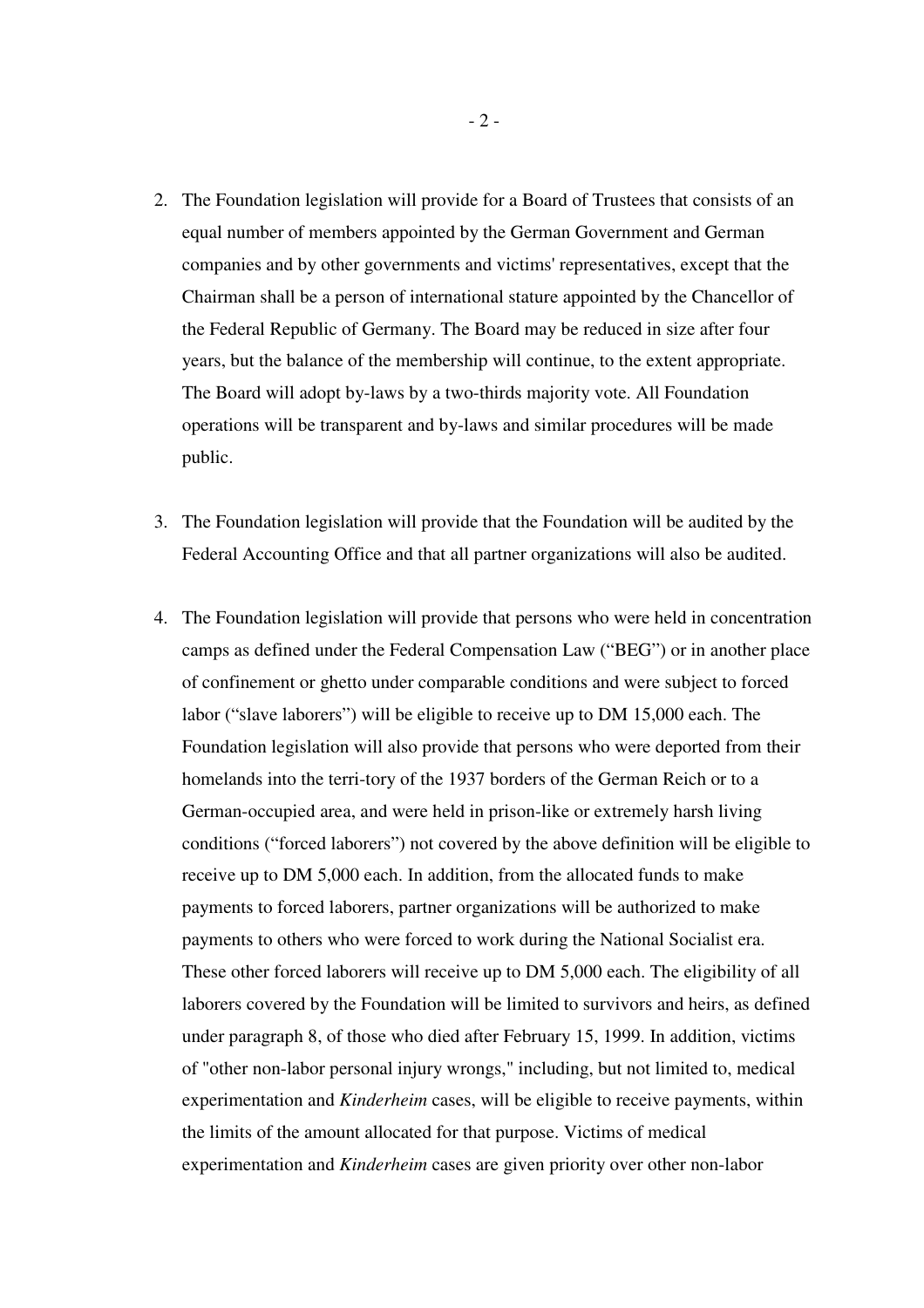personal injury wrongs. The eligbility of a victim to receive benefits for all "other non-labor personal injury wrongs" will not be affected by whether or not he or she also receives benefits for forced labor. The funds allocated for "other non-labor personal injury wrongs" will constitute a separate allocation. The partner organizations will receive, review, and process applications for payments from the amount allocated for "other personal injury." At the request of a partner organization, the property committee referred to in paragraph 11 will appoint an independent arbitrator to review and process applications to the particular partner organization. The amount allocated will be distributed to each partner organization so that each approved applicant is provided a pro-rata amount of the total amount for all approved "other personal injury" applicants. The decisions of the partner organizations and any arbitrator that may be appointed will be based on uniform standards approved by the Board of Trustees. The Foundation legislation will provide that any costs associated with reviewing and processing applications, including those associated with an arbitrator (if selected), will be drawn from the allocations for each partner organization. Excess amounts in the labor category allocated to any partner organization under the distribution plan annexed to the Joint Statement will be reallocated to labor, with the aim of reaching equal levels of payments to former slave and forced laborers wherever they reside. The Board of Trustees will be entitled to authorize payments above per capita ceilings should circumstances warrant.

- 5. The Foundation legislation will provide that a slave or forced laborer will not be able to receive payments for the same injury or wrong from both the Foundation and the Austrian Foundation for Reconciliation, Peace and Cooperation.
- 6. The Foundation legislation will provide that persons who suffered loss of or damage to property during the National Socialist era as a result of racial persecution directly caused by German companies are eligible to recover under the payment system set forth in paragraph 11. The eligibility of such persons will be limited to those who could not receive any payment under the BEG or Federal Restitution Law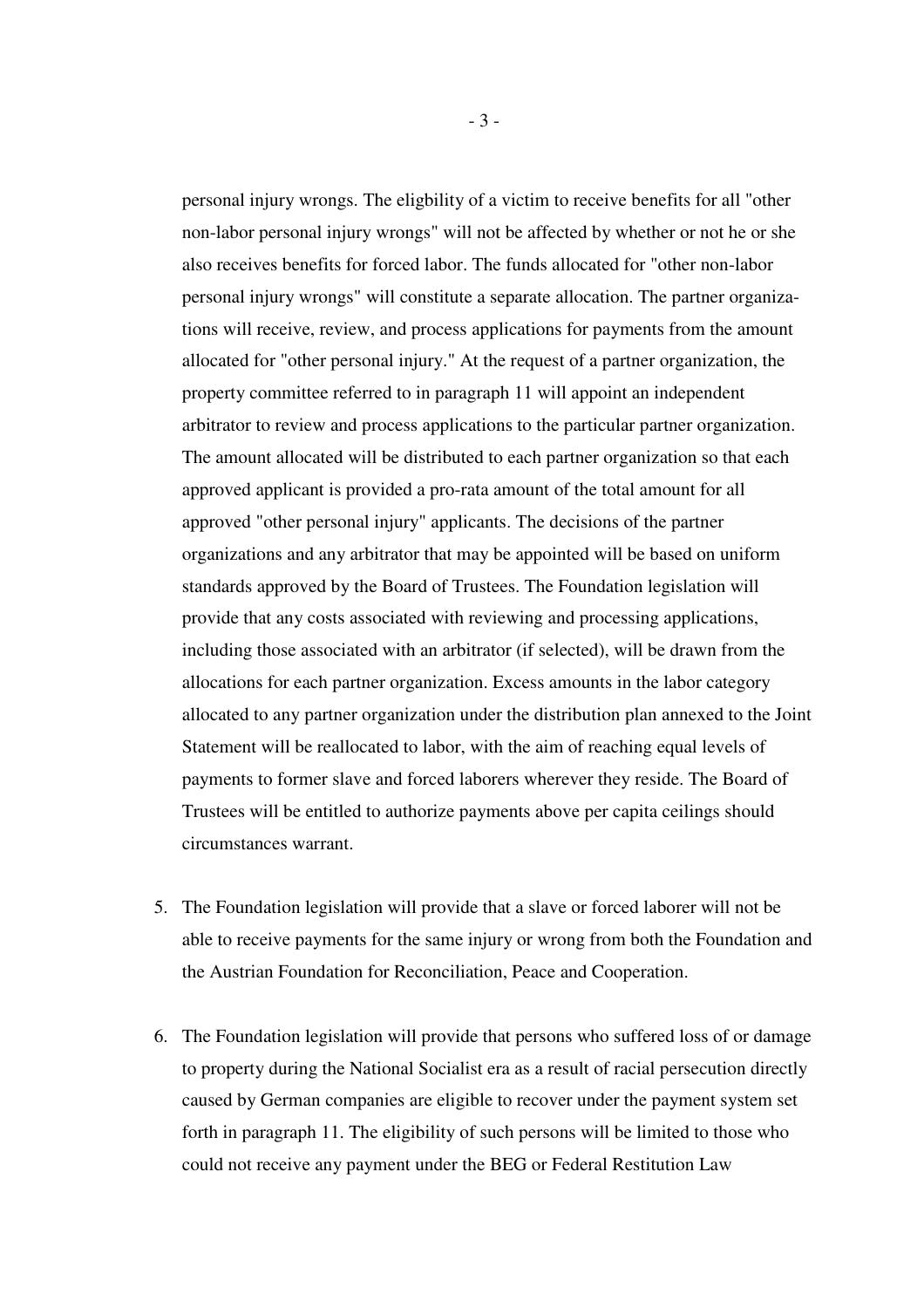("BRueckG") because they did not meet the residency requirement or could not file their claims by the deadline because they lived under a government with which the Federal Republic of Germany did not have diplomatic relations, those whose claims were rejected under the BEG or BRueckG where legal proof became available only after the reunification of the Federal Republic of Germany, provided the claims were not covered by post-reunification restitution or compensation legislation, and those whose racially-motivated property claims concerning moveable property were denied or would have been denied under the BEG or BRueckG because the claimant, while able to prove a German company was responsible for seizing or confiscating property, was not able to prove that the property was transferred into then-West Germany (as required by law) or, in the case of bank accounts, that compensation was or would have been denied because the sum was no longer identifiable, where either (a) the claimant can now prove the property was transferred into then-West Germany or (b) the location of property is unknown.

- 7. The Foundation legislation, by making available the amount of 50 million DM, will provide a potential remedy for all non-racially motivated wrongs of German companies directly resulting in loss of or damage to property during the National Socialist era. The Foundation will refer such matters for review and processing to the committee referred to in paragraph 11. All funds allocated to payment for property matters will be distributed within those categories.
- 8. The Foundation legislation will provide that the heirs eligible to receive payments under paragraphs 6 and 7 consist of the spouse or children. In the absence of the victim, spouse and children, then payments under these paragraphs will be available to grandchildren, if alive; if not, to siblings, if alive; and if there are neither grandchildren nor siblings, to the individual beneficiary named in a will.
- 9. The Foundation legislation will provide that all eligibility decisions will be based on relaxed standards of proof.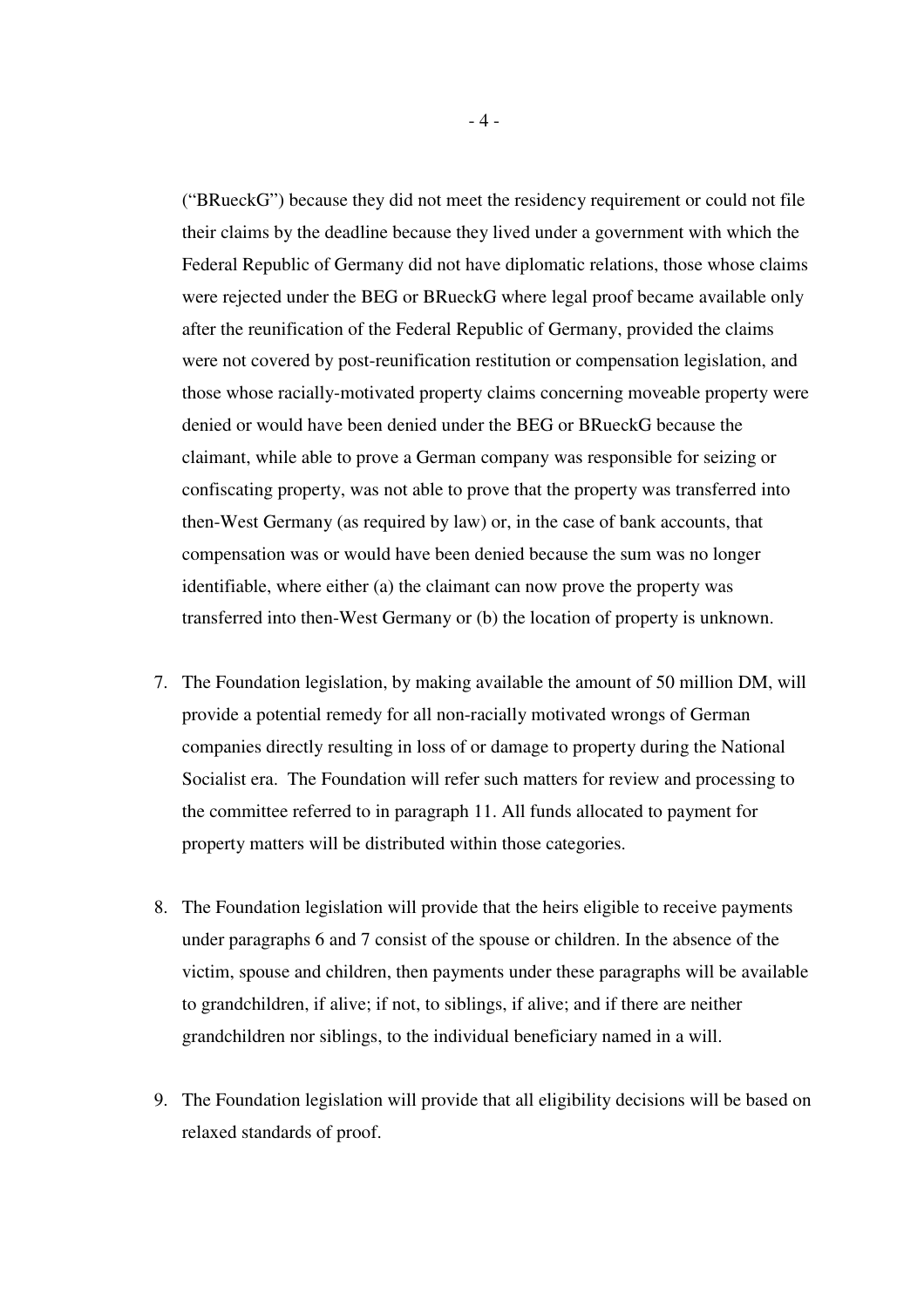- 10. The Foundation legislation will provide that legal persons will be allowed to make claims on behalf of individuals when those individuals have given powers of attorney. The Foundation legislation will also provide that where an identifiable religious community has suffered damage to or loss of community property, as distinct from individual property, resulting directly from the wrongs of a German company, a duly authorized legal successor may apply for payment to the committee referred to in paragraph 11.
- 11. The Foundation legislation will establish a three-member committee for property matters (paragraphs 6 and 7). The United States and the Federal Republic of Germany will each appoint one member; these two members will appoint a Chairman. A secretariat will be largely responsible for the initial review of applications. The Foundation legislation will require the Committee to establish simplified procedures, including simplified and expedited internal appeals. The Committee will not have the authority to reopen any case that has been finally decided by a German court or administrative body, or that could have been decided by application in time, except as specified in paragraph 6. All of the Committee's expenses will be funded from the amount allocated for property claims and the funds will be subject to audit.
- 12. The Foundation legislation will provide that the Committee referred to in paragraph 11 will distribute the funds allocated to it on a pro-rata basis.
- 13. The Foundation legislation will make clear that receipt of payment from Foundation funds will not affect the recipient's eligibility for social security or other public benefits. There will be offsets for prior compensation payments made by German companies for forced labor and other National Socialist era injustices, even if made through third parties, but there will be no offsets for any prior Government payments.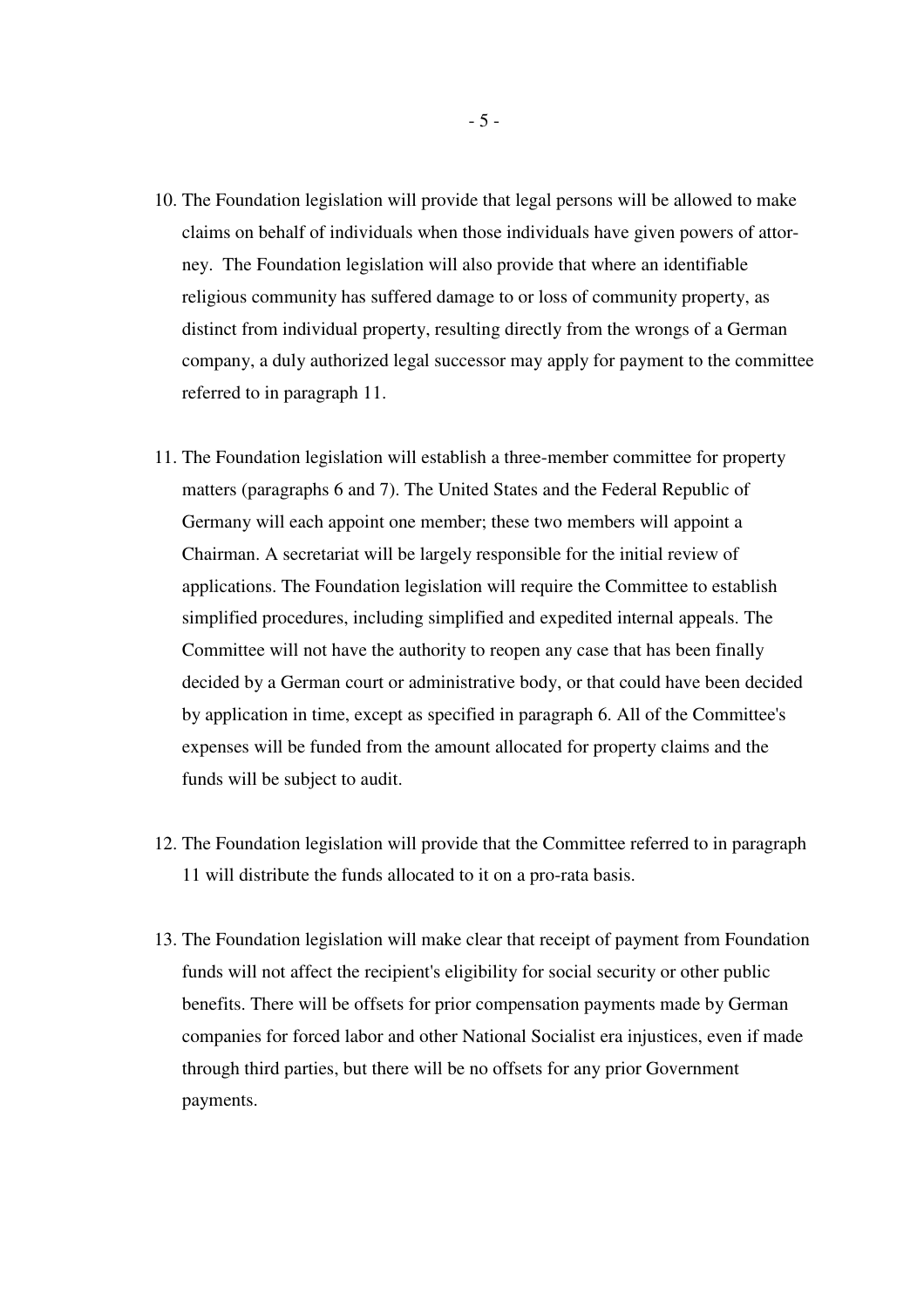- 14. The Foundation legislation will provide that each applicant for a Foundation payment will be required to state that, upon receipt of a payment from the Foundation, he or she will waive any and all alleged National Socialist era claims against German companies and all National Socialist era labor and property damage claims against the German Government. Such a waiver will not preclude applicants from being eligible to receive payments under the Foundation legislation for other wrongs, for example other personal injuries or loss of property, or any combination thereof. Such a waiver also will not preclude an applicant from bringing an action against a specific German entity (i.e., Government agency or company) for the return of a specifically identified piece of art if the action is filed in the Federal Republic of Germany or in the country in which the art was taken, provided that the applicant is precluded from seeking any relief beyond or other than the return of the specifically identified piece of art.
- 15. The Foundation legislation will provide that each partner organization will create an internal appeals procedure.
- 16. The Foundation legislation will require that the Foundation provide appropriately extensive publicity concerning the benefits that the Foundation will offer and how to apply. The Board of Trustees, in consultation with the partner organizations, will determine the form and content of such publicity.
- 17. The Foundation legislation will allow applications to be made to the partner organizations for at least eight months after the enactment of the Foundation law.
- 18. The Foundation legislation will authorize the Foundation and its partner organizations to receive information from German Government agencies and other public bodies that is necessary for the fulfillment of their responsibilities, in so far as this is not contrary to particular statutes or regulations or the legitimate interests of the persons concerned.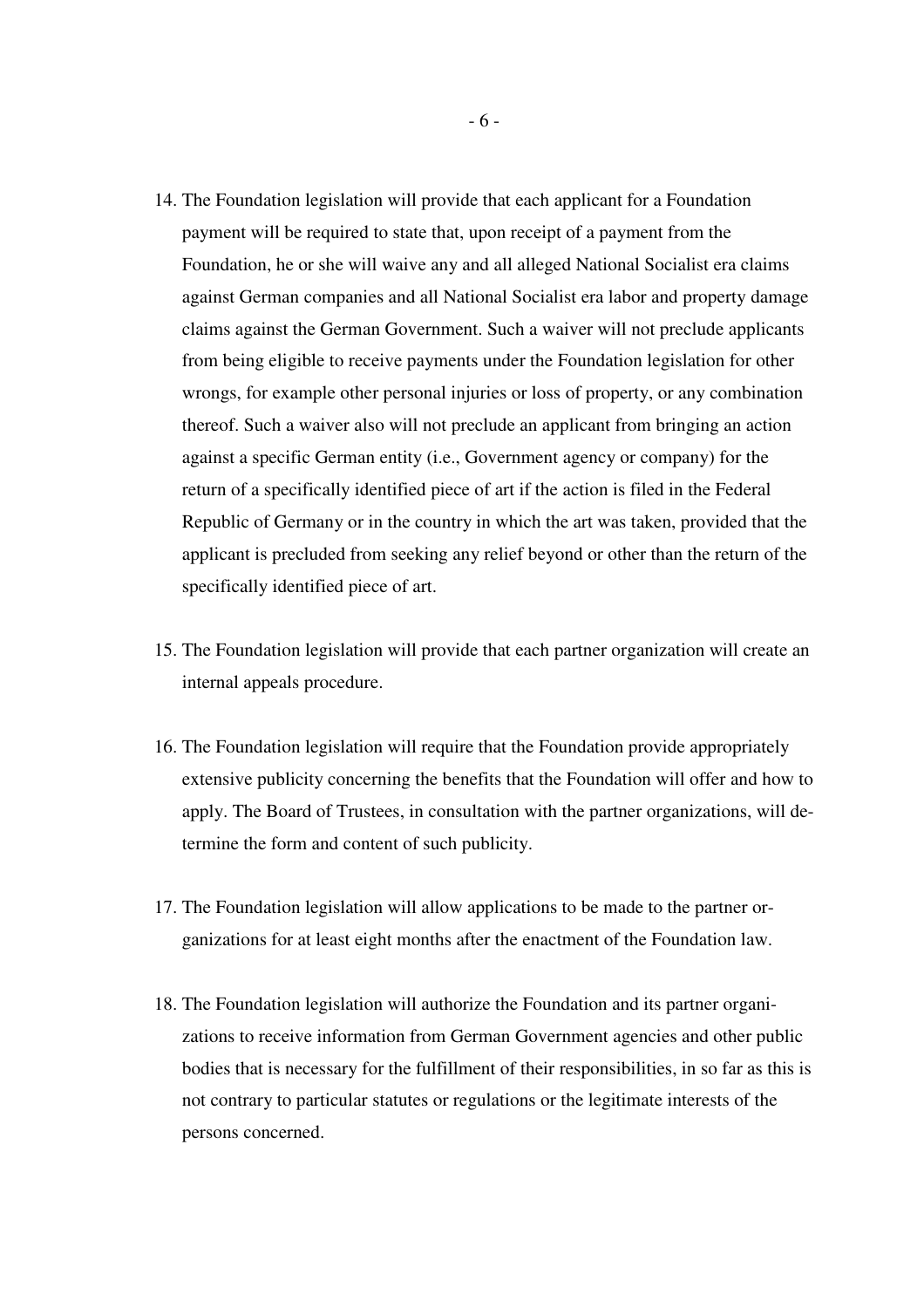19. The Foundation legislation will enter into force no later than when the funds of the Foundation are made available to it.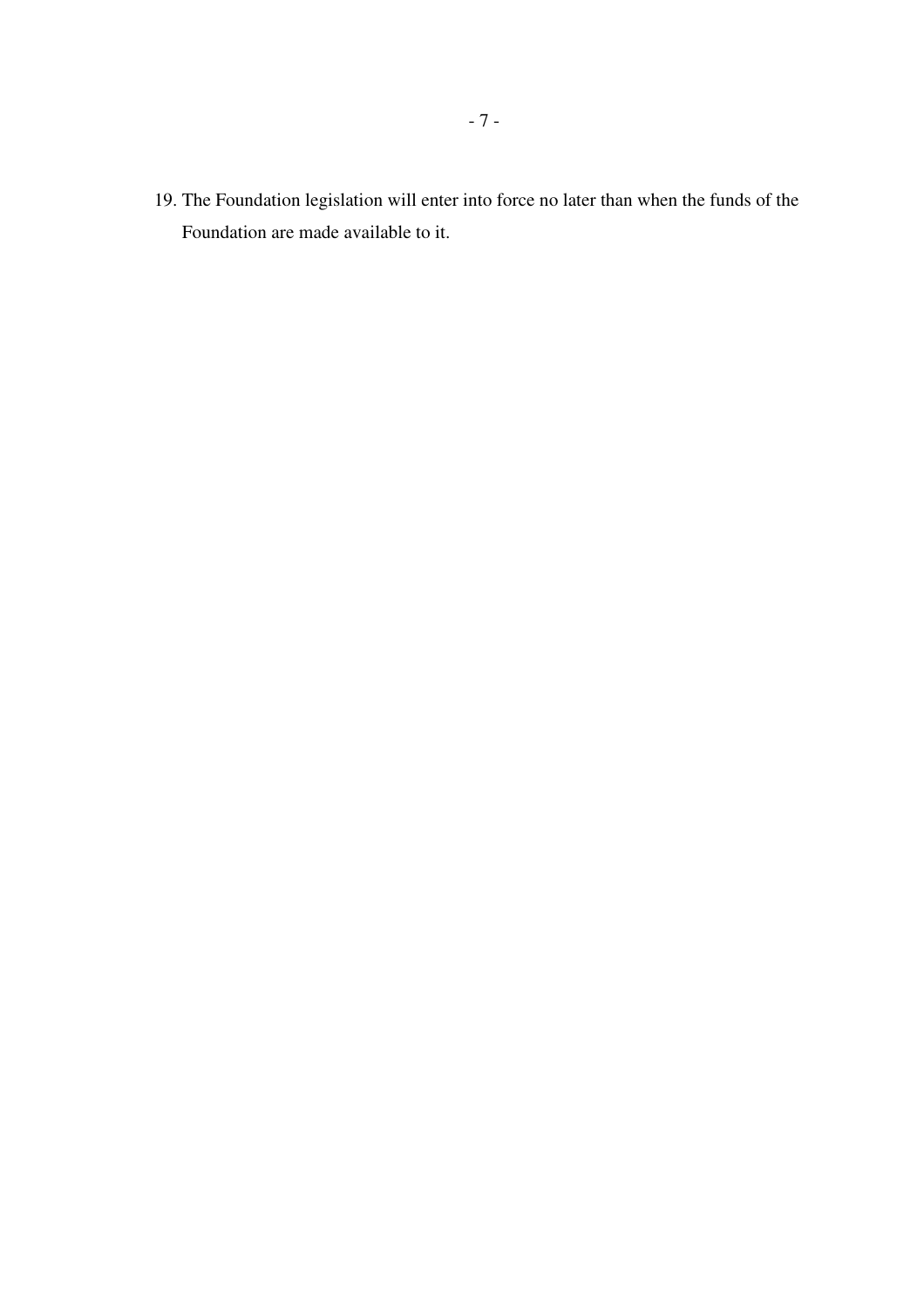Annex B of the Agreement between the Government of the Federal Republic of Germany and the Government of the United States of America concerning the Foundation "Remembrance, Responsibility and the Future"

Elements of U.S. Government Statement of Interest

Pursuant to Article 2, Paragraph 1, the United States will timely file a Statement of Interest and accompanying formal foreign policy statement of the Secretary of State and Declaration of Deputy Treasury Secretary Stuart E. Eizenstat in all pending and future cases, regardless of whether the plaintiff(s) consent(s) to dismissal, in which the United States is notified that a claim has been asserted against German companies arising from the National Socialist era and World War II.

The Statement of Interest will make the following points:

1. As indicated by his letter of December 13, 1999, the President of the United States has concluded that it would be in the foreign policy interests of the United States for the Foundation to be the exclusive forum and remedy for the resolution of all asserted claims against German companies arising from their involvement in the National Socialist era and World War II, including without limitation those relating to slave and forced labor, aryanization, medical experimentation, children's homes/Kinderheim, other cases of personal injury, and damage to or loss of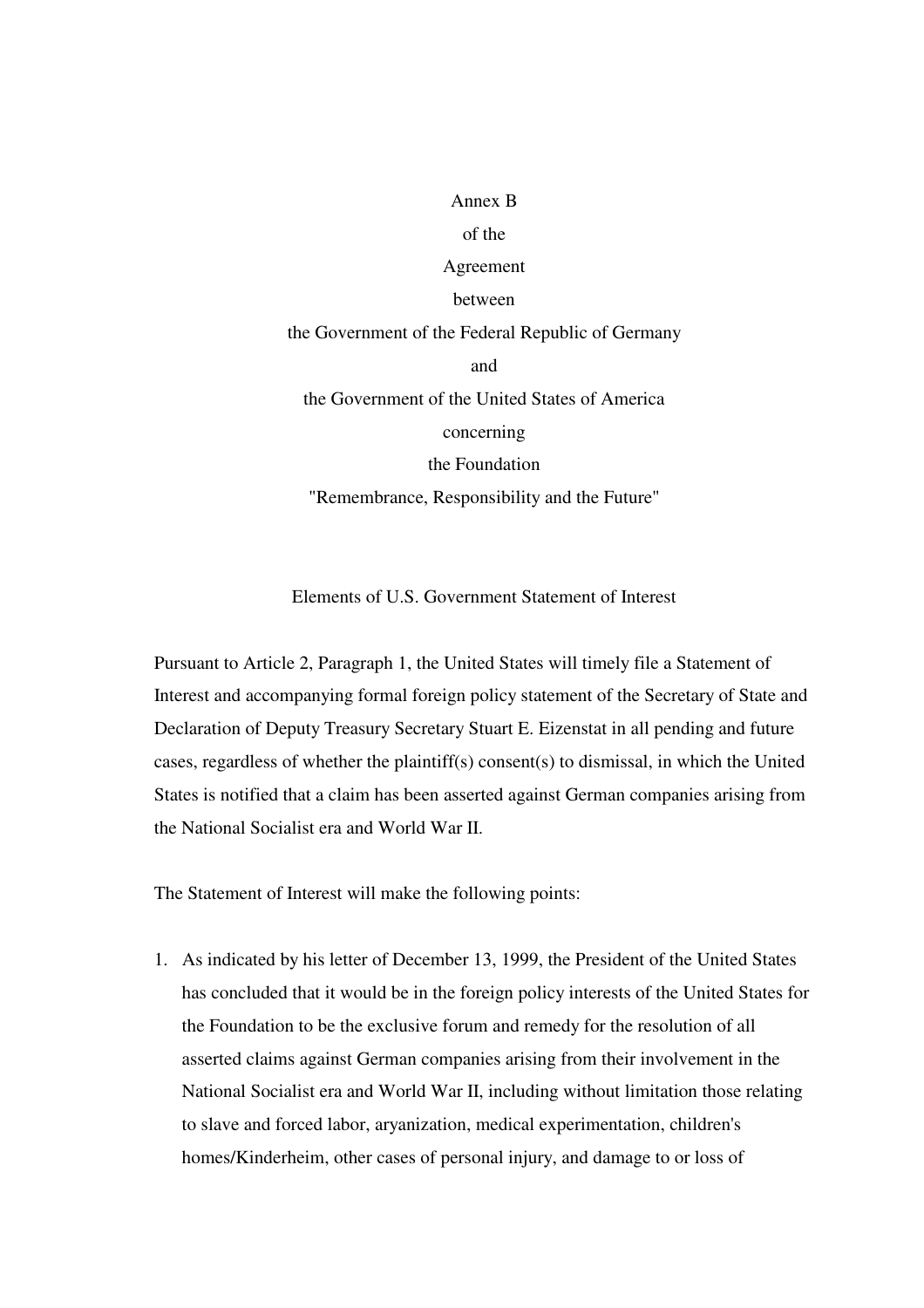property, including banking assets and insurance policies.

- 2. Accordingly, the United States believes that all asserted claims should be pursued (or in the event Foundation funds have been exhausted, should timely have been pursued) through the Foundation instead of the courts.
- 3. As the President said in his letter of December 13, 1999, dismissal of the lawsuit, which touches on the foreign policy interests of the United States, would be in the foreign policy interests of the United States. The United States will recommend dismissal on any valid legal ground (which, under the U.S. system of jurisprudence, will be for the U.S. courts to determine). The United States will explain that, in the context of the Foundation, it is in the enduring and high interest of the United States to support efforts to achieve dismissal of all National Socialist and World War II era cases against German companies. The United States will explain fully its foreign policy interests in achieving dismissal, as set forth below.
- 4. The United States' interests include the interest in a fair and prompt resolution of the issues involved in these lawsuits to bring some measure of justice to the victims of the National Socialist era and World War II in their lifetimes; the interest in the furtherance of the close cooperation this country has with our important European ally and economic partner, Germany; the interest in maintaining good relations with Israel and other Western, Central, and Eastern European nations, from which many of those who suffered during the National Socialist era and World War II come; and the interest in achieving legal peace for asserted claims against German companies arising from their involvement in the National Socialist era and World War II.
- 5. The Foundation is a fulfillment of a half-century effort to complete the task of bringing justice to victims of the Holocaust and victims of National Socialist persecution. It complements significant prior German compensation, restitution, and pension programs for acts arising out of the National Socialist era and World War II.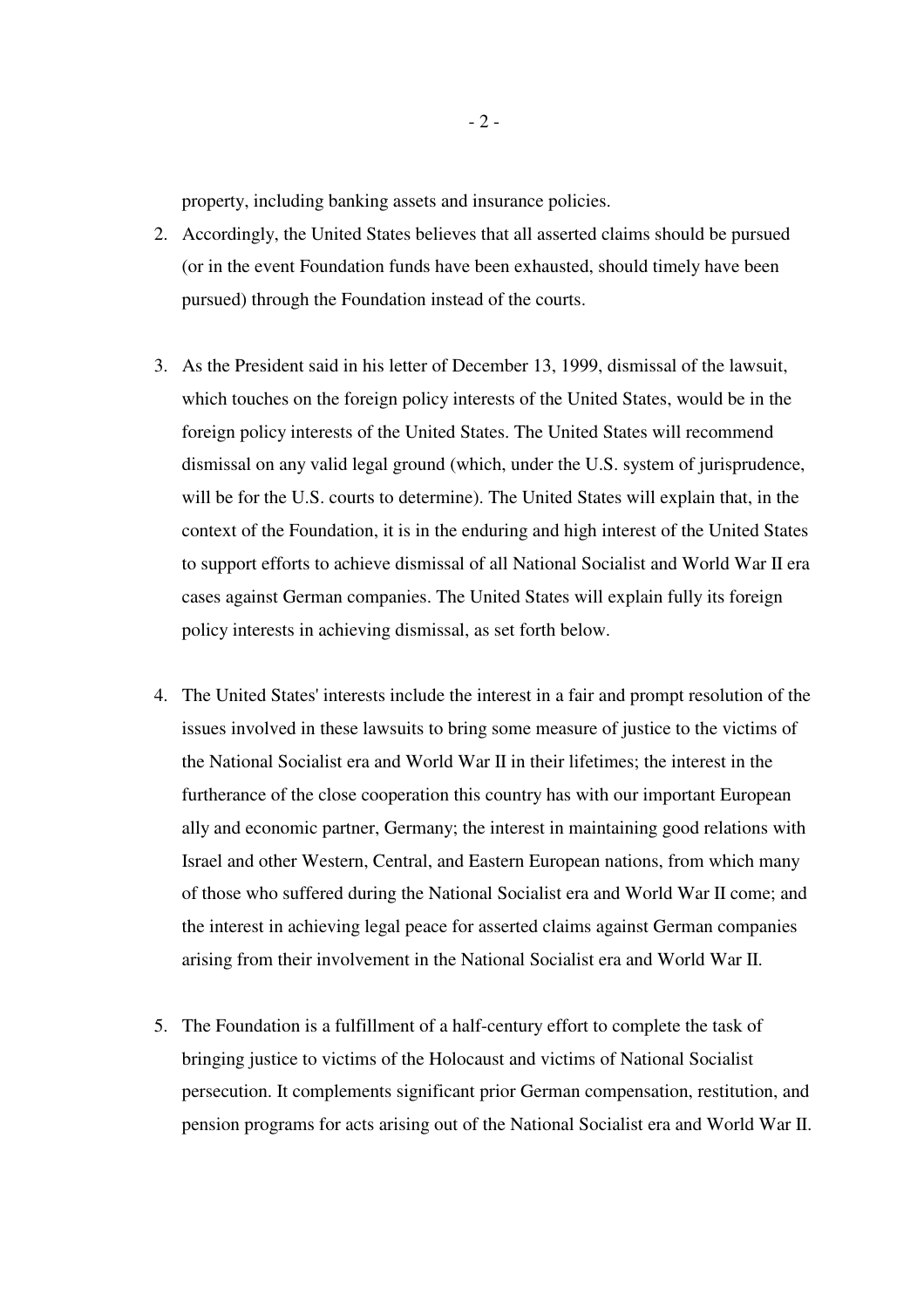For the last 55 years, the United States has sought to work with Germany to address the consequences of the National Socialist era and World War II through political and governmental acts between the United States and Germany.

- 6. The participation in the Foundation not only by the German Government and German companies that existed during the National Socialist era, but also by German companies that did not exist during the National Socialist era, allows comprehensive coverage of slave and forced laborers and other victims.
- 7. Plaintiffs in these cases face numerous legal hurdles, including, without limitation, justiciability, international comity, statutes of limitation, jurisdictional issues, forum non conveniens, difficulties of proof, and certification of a class of heirs. The United States takes no position here on the merits of the legal claims or arguments advanced by plaintiffs or defendants. The United States does not suggest that its policy interests concerning the Foundation in themselves provide an independent legal basis for dismissal, but will reinforce the point that U.S. policy interests favor dismissal on any valid legal ground.
- 8. The Foundation is fair and equitable, based on: (a) the advancing age of the plaintiffs, their need for a speedy, non-bureaucratic resolution, and the desirability of expending available funds on victims rather than litigation; (b) the Foundation's level of funding, allocation of its funds, payment system, and eligibility criteria; (c) the difficult legal hurdles faced by plaintiffs and the uncertainty of their litigation prospects; and (d) in light of the particular difficulties presented by the asserted claims of heirs, the programs to benefit heirs and others in the Future Fund.
- 9. The structure and operation of the Foundation will assure (or has assured) swift, impartial, dignified, and enforceable payments; appropriately extensive publicity has been given concerning its existence, its objectives, and the availability of funds; and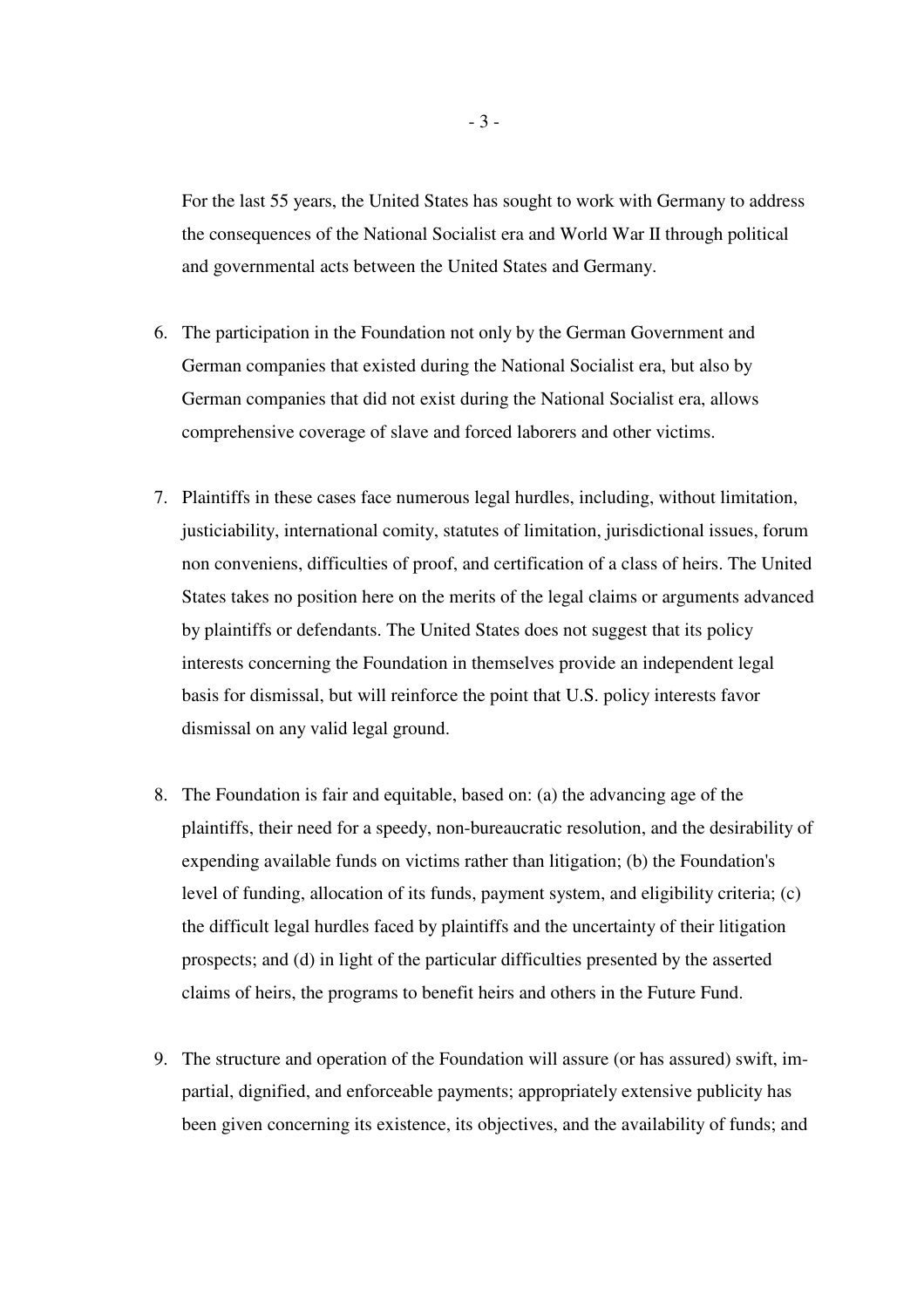the Foundation's operation is open and accountable.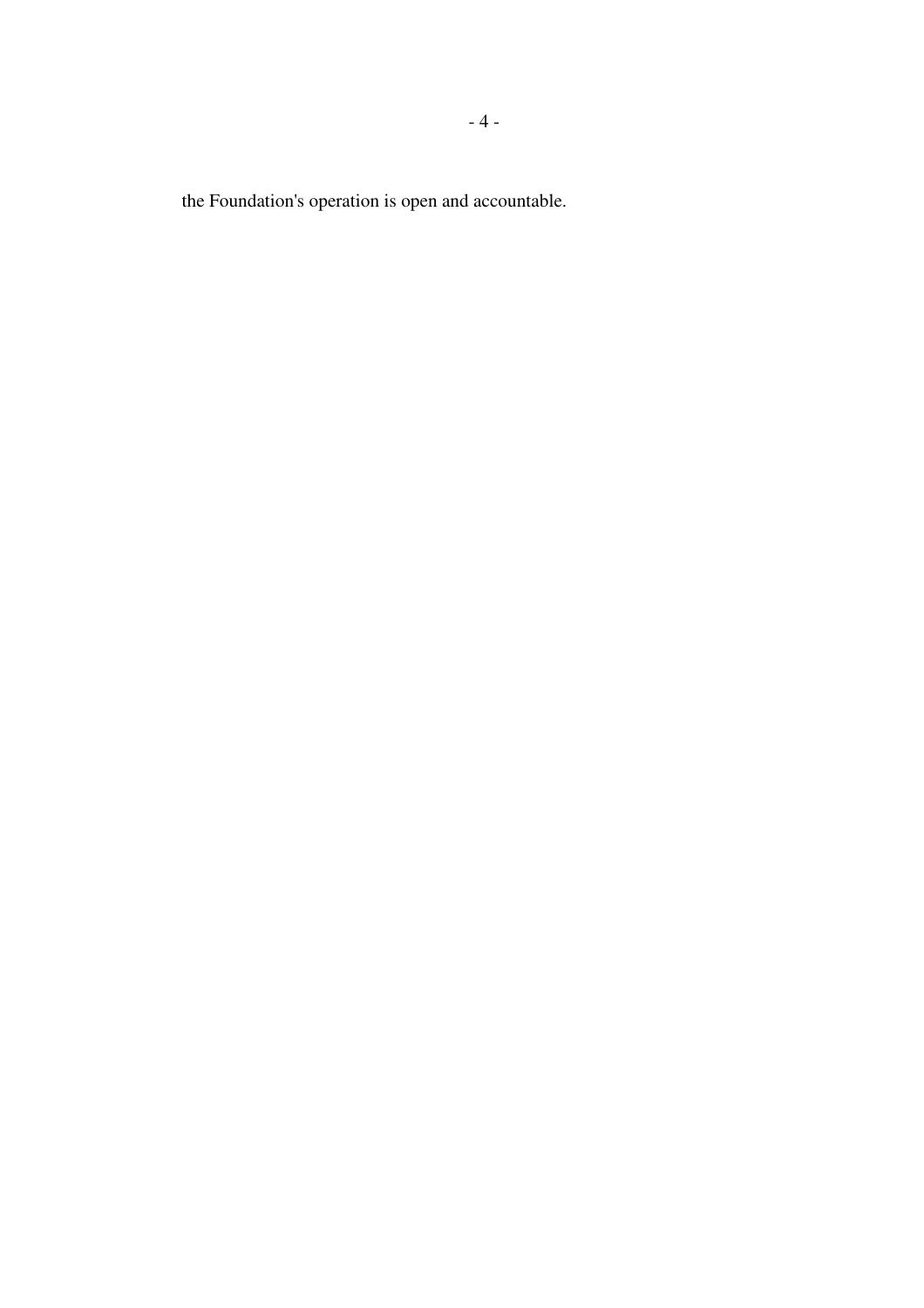Annex C of the Agreement between the Government of the Federal Republic of Germany and the Government of the United States of America concerning the Foundation "Remembrance, Responsibility and the Future"

Definition of "German Companies"

"German companies," as used in Article 1(1) and Article 2(1), are defined as in Sections 12 and 16 of the legislation establishing the Foundation "Remembrance, Responsibility and the Future," as follows:

- 1. Enterprises that had their headquarters within the 1937 borders of the German Reich or that have their headquarters in the Federal Republic of Germany, as well as their parent companies, even when the latter had or have their headquarters abroad.
- 2. Enterprises situated outside the 1937 borders of the German Reich in which during the period between January 30, 1933, and the entry into force of the legislation establishing the Foundation "Remembrance, Responsibility and the Future," German enterprises as described in Sentence (1) had a direct or indirect financial participation of at least 25 percent.
- 3. "German companies" does not include foreign parent companies with headquarters outside the 1937 borders of the German Reich in any case in which the sole alleged claim arising from National Socialist injustice or World War II has no connection